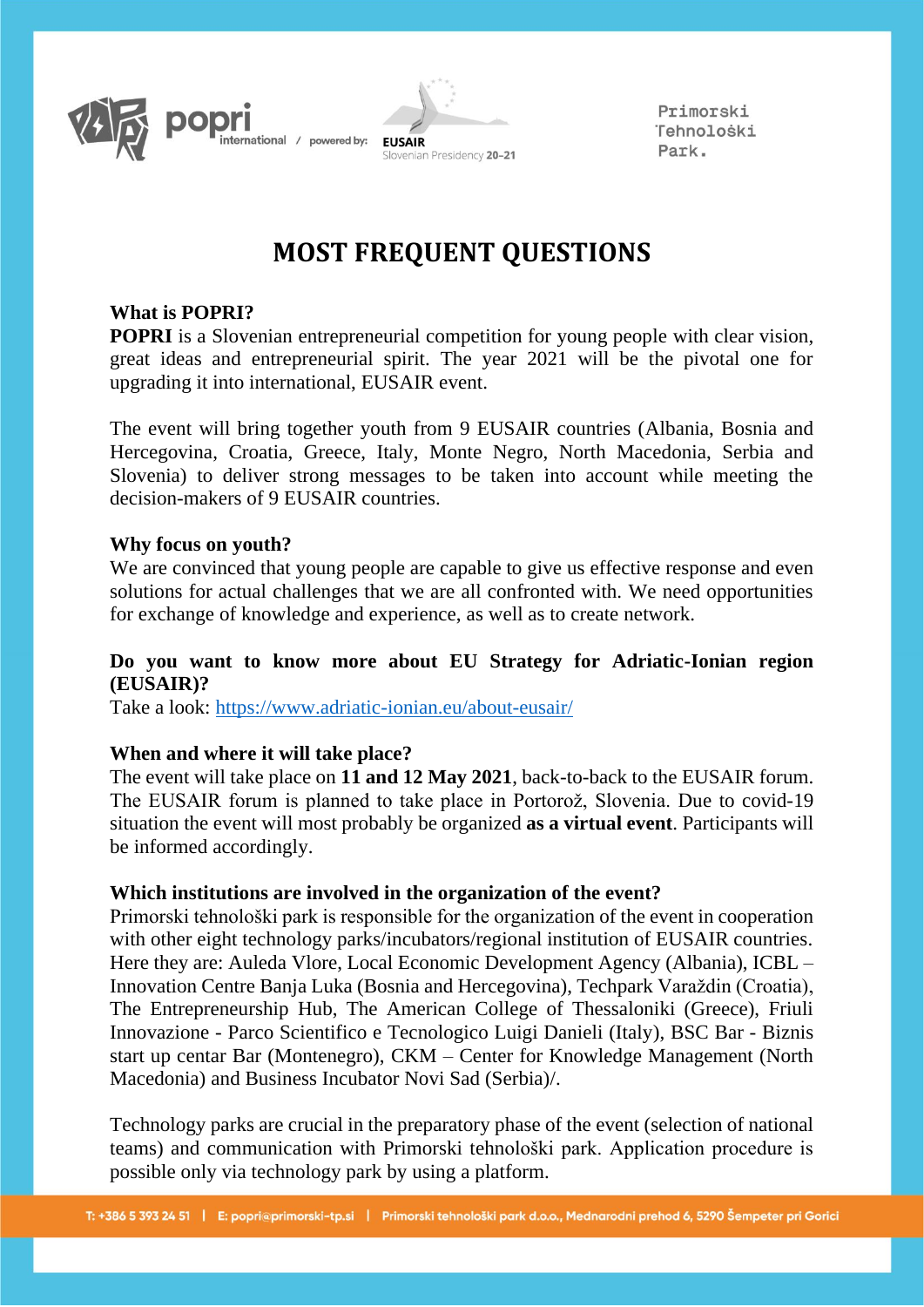



Primorski Tehnološki Park.

# **ABOUT THE COMPETITION**

#### **Who can participate?**

EUSAIR POPRI youth will join participants, divided into 2 categories:

- a) High-school students or young people aged between 14 and 18 years old and
- b) University students or young people (aged from 18 and up to 29 years old (not yet met) on  $11<sup>th</sup>$  May 2021).

Participants shall fulfil the eligibility criteria (follow the Contest rules).

Each country is represented by one team of high-school students (led by mentor) and one team of students – each team consists up to 5 members. There will be two teams per country, 18 teams altogether. Each team selects max 2 members who will present the business idea.

# **VISIBILITY and SUPPORT**

**Where can I get more information about the EUSAIR POPRI youth event?** Primorski tehnološki park is responsible for the visibility of the event, together with other 8 technology parks/incubators. You can find more information on **<https://popri.si/english/>**

In case you need more information, please contact [info@primorski-tp.si](mailto:info@primorski-tp.si)

# **I would like to support activities of young entrepreneurs. Can I?**

Offcourse you can become a sponsor – you will significantly contribute and help our young participants in their activities, but you will gain visibility as well. For more information, please contact [info@primorski-tp.si](mailto:info@primorski-tp.si)

# **APPLIACTION PROCEDURE**

# **The timing of the application procedure?**

The application procedure is open from  $15<sup>th</sup>$  April 12:00 (CET) until 1<sup>st</sup> May 2021 (23:59) CET).

# **How can I apply?**

The application and all the requested documents shall be submitted via e-platform (available only to 9 technology parks/incubators/regional agencys). Just follow the online application and insert filled template which are enclosed.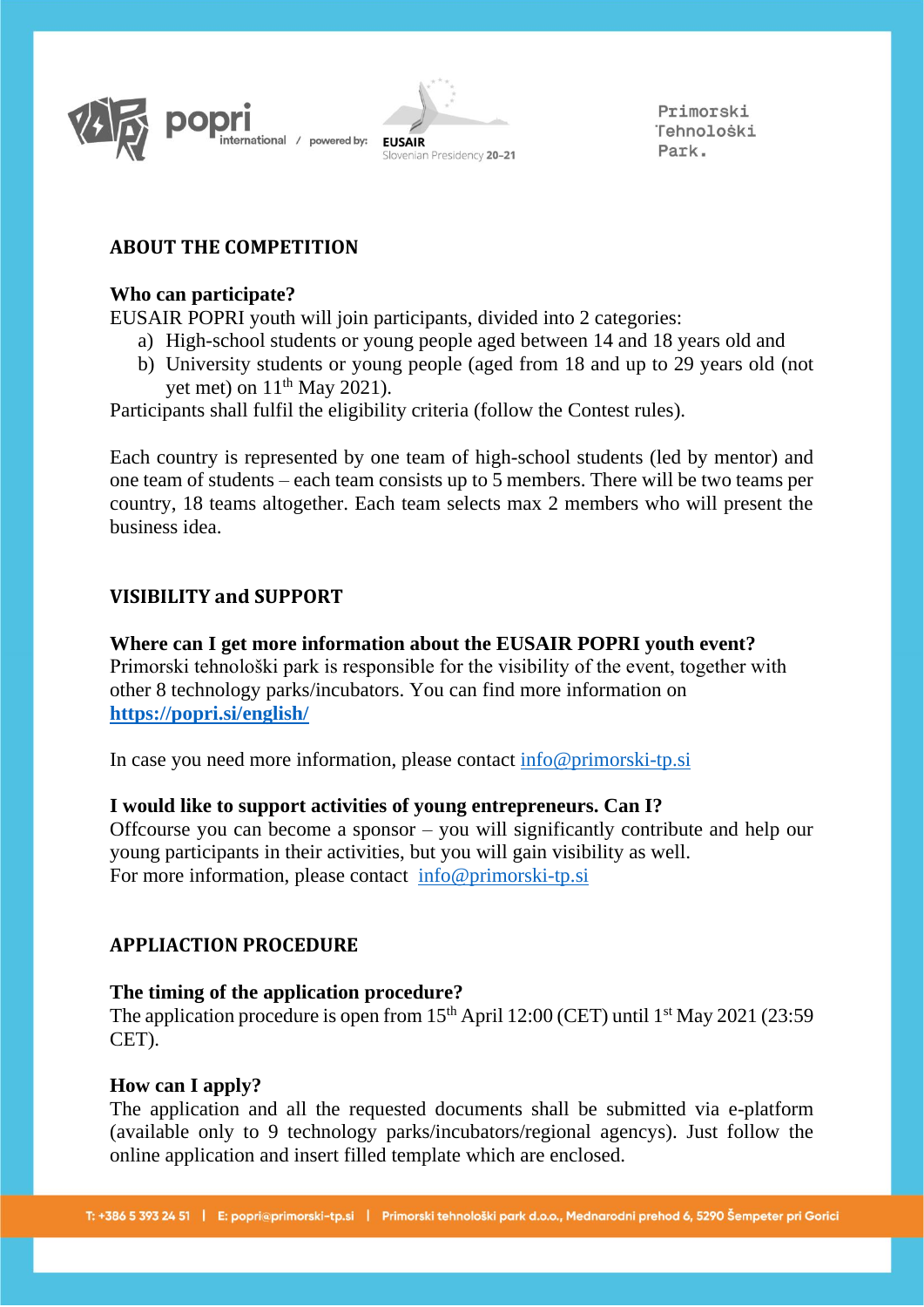

Primorski Tehnološki Park.

The on-line application consists of:

- a) General application
- b) Consent of parents template
- c) Business plan template
- d) Presentation / pitch template

# **How many times can I apply?**

Individual or team can apply only once (one single application).

# **How do I know that the application was submitted successfully?**

The applicants will receive a confirmation email once they have successfully submitted the application with all requested templates.

# **SELECTION PROCEDURE**

#### **How the evaluation process works?**

Applicants have to pass the eligibility criteria first (follow the Contest rules). It is recommended that the fulfilment of these criteria is reviewed together with the technology park with whom team is cooperating with. Primorski tehnološki park will also check the fulfilment of the eligibility criteria and contact the technology park that sent the application in few days. Technology parks will not be contacted in case everything is fine.

Next step is focused on the review of the quality criteria which is divided in 2 steps: 1 members of the jury review the submitted applications, business plan and ppt presentation and 2- they listen short oral presentations/pitches at the event.

#### **Who are the members of the jury?**

Primorski tehnološki park will form international jury, separately for each category. The jury is composed of at least three (3) experts from various institutions (decision makers, science, business environment, investors), connected to the EUSAIR.

#### **What about the pitch experience?**

The pitch session is 5 minutes long and PowerPoint presentation shall be used. It is performed in English language.

After 5 minutes short presentation, 5 minutes questions and answers session will follow. PPT presentation shall be sent together with the application form, BUT! Additional changes of the presentations are still possible – bring it along to the contest directly or share your updated presentation on the pitch day in case of virtual event!